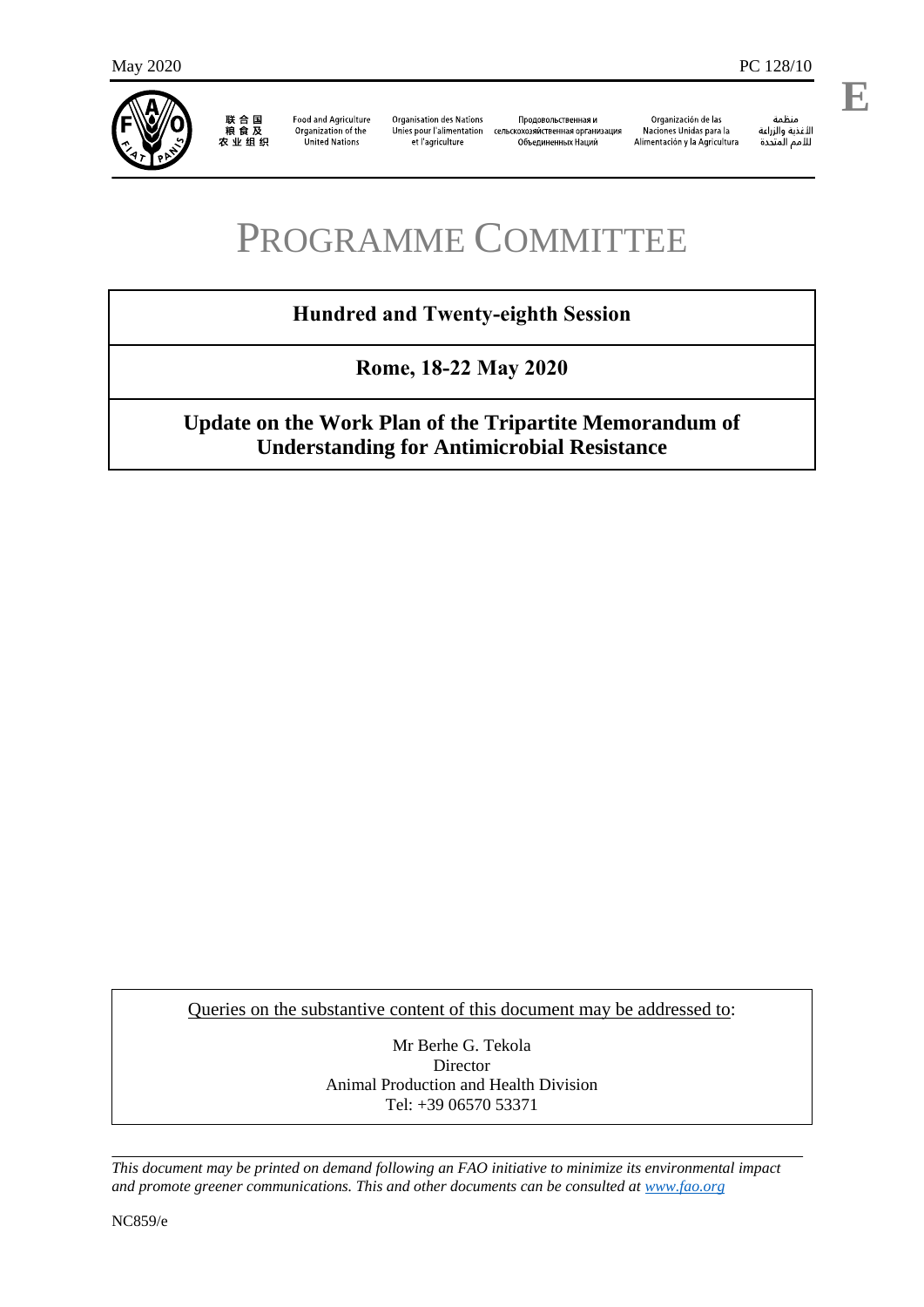## EXECUTIVE SUMMARY

- $\triangleright$  This document is presented in response to the request made during the 127<sup>th</sup> Session of the Programme Committee to receive an update on the Work Plan of the Tripartite Memorandum of Understanding (MoU) for Antimicrobial Resistance (AMR), including resource mobilisation and follow-up actions of the Tripartite collaboration on AMR.
- $\triangleright$  The document provides an overview of the key areas of collaboration and outcomes under the Work Plan of the Tripartite MoU for AMR as well as on the scope and status of its funding mechanism, the Multi-Partner Trust Fund (AMR MPTF).

#### GUIDANCE SOUGHT FROM THE PROGRAMME COMMITTEE

 $\triangleright$  The Programme Committee is invited to review the content of the document and provide guidance as deemed appropriate.

#### **Draft Advice**

#### **The Committee:**

- **noted the update on the implementation of the Work Plan of the Tripartite Memorandum of Understanding for Antimicrobial Resistance;**
- **reiterated the importance of inclusive consultation and regular update in place with Members.**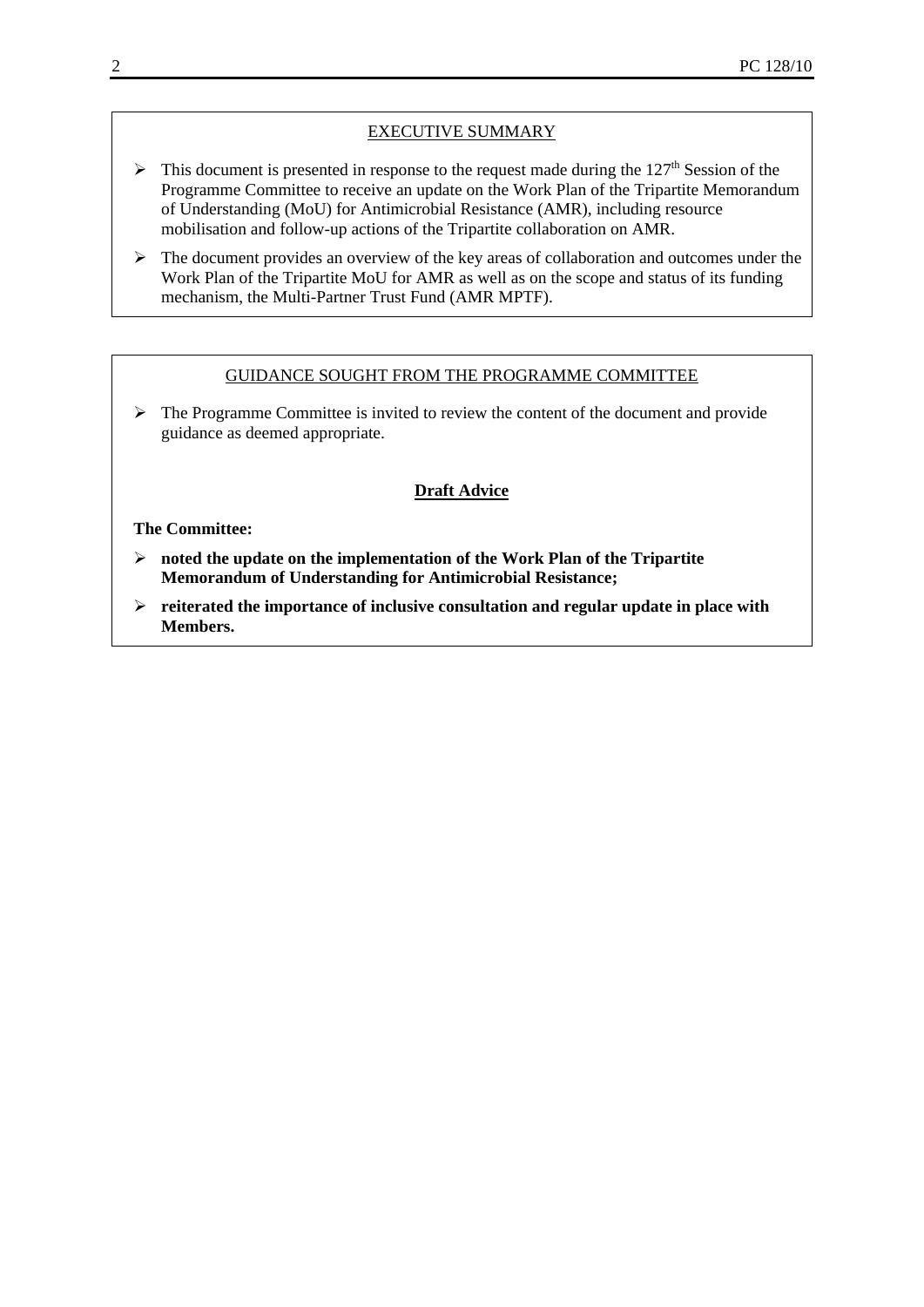# **I. Background**

1. FAO, the World Organization for Animal Health (OIE), and the World Health Organization (WHO) signed a Memorandum of Understanding  $(MoU)^{1}$  regarding cooperation to combat health risks at the animal-health-ecosystem interface within the "one health approach" context, and it included Antimicrobial Resistance (AMR).

2. The MoU identified the following initial areas of collaboration:

- i. antimicrobial resistance;
- ii. emerging and endemic zoonotic diseases (including foodborne disease) and information sharing; and
- iii. strengthening of health systems.

3. The MoU specifies that further areas of collaboration and specific actions should be detailed in a Tripartite Work Plan, which would be developed, adopted and updated by the Tripartite organizations during the Tripartite Executive Coordination Meeting.

4. The MoU requested the Tripartite organizations to undertake joint resource mobilization activities for their collaborative Tripartite AMR Work Plan (Work Plan) pursuant to an appropriate agreed joint financing mechanism. Joint resource mobilization for the Tripartite One Health joint financing mechanism will initially focus on the Tripartite AMR Work Plan.

## **II. Tripartite AMR Work Plan**

5. Following the signature of the Tripartite MoU, WHO, FAO and OIE developed a two-year (2019-2020) Work Plan, with the involvement of the United Nations Environment Programme (UNEP), to ensure that all relevant dimensions were considered. All of the activities under the Work Plan are aligned and directly contribute to the implementation of FAO's Action Plan on AMR and complement FAO's activities undertaken with regular and extra-budgetary funds.

6. The Work Plan is comprised of five interrelated focus areas in support of:

- i. **The implementation of National Action Plans (NAPs):** To achieve progress in this area, the Tripartite and UNEP will provide: a) in-country support to implement NAPs in pilot countries; b) evidence and tools to support implementation and evaluation of NAPs; c) assessments of the economic benefits of reducing AMR in conjunction with other organizations, including the World Bank, and Organization for Economic Co-operation and Development (OECD); and d) guidance on the analysis of legal frameworks and identification of national and regional regulatory options.
- ii. **Awareness and behavioral change:** To achieve progress in this area, the Tripartite and UNEP will provide: a) an open source global repository of One Health resources on AMR communications; b) regional workshop series to build behavioral change capacity and assess core needs; and c) development of communication resources for resource-limited countries.
- iii. **Surveillance and monitoring of AMR and antimicrobial use (AMU) in humans, animals, plants, food and the environment:** To achieve progress in this area, the Tripartite and UNEP will: a) develop guidance on surveillance and monitoring; b) support the development of national surveillance systems in selected countries; c) compile and insert data on AMR into the Tripartite Integrated Surveillance System on AMR/AMU (TISSA) platform; and d) undertake a feasibility study on collecting data on substandard and falsified antimicrobial products.

**.** 

<sup>1</sup> <https://www.who.int/zoonoses/MoU-Tripartite-May-2018.pdf>